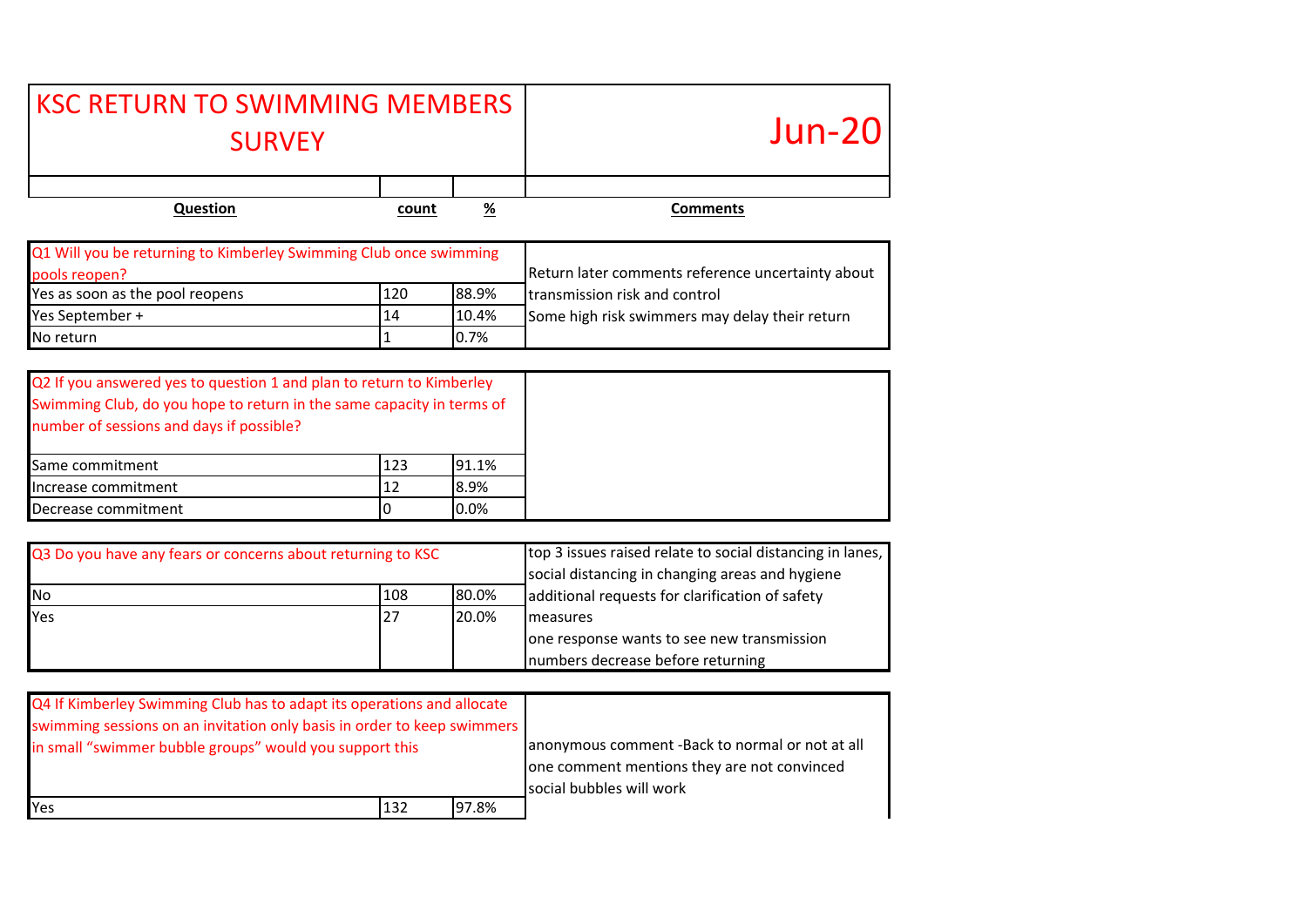| <b>No</b>                                                                                             |     | 2.2%  |                                                                                                                                 |
|-------------------------------------------------------------------------------------------------------|-----|-------|---------------------------------------------------------------------------------------------------------------------------------|
| Q5 If swimming club sessions have to be reduced to 45 minute duration<br>would you support this idea? |     |       | 1 x suggestion of 50 min session<br>2 comments regards reduction in session fee<br>one comment "What difference does 15 minutes |
| Yes                                                                                                   | 132 | 97.8% | make? Does the virus only transmit after 45 minutes                                                                             |
| <b>No</b>                                                                                             |     | 2.2%  | has passed?"                                                                                                                    |

| Q6 If swimmers were required to turn up for the club session "pool<br>ready" to limit changing room use would you support this approach | one comment about making no sense as everyone<br>would be in the changing room together<br>one comment about our climate not allowing this |      |  |
|-----------------------------------------------------------------------------------------------------------------------------------------|--------------------------------------------------------------------------------------------------------------------------------------------|------|--|
| <b>I</b> Yes<br>98.5%<br>133                                                                                                            |                                                                                                                                            |      |  |
| <b>INo</b>                                                                                                                              |                                                                                                                                            | 1.5% |  |

| Q7 If showers were closed and swimmers were asked to quickly towel                                                      |     |       |                                                     |
|-------------------------------------------------------------------------------------------------------------------------|-----|-------|-----------------------------------------------------|
| dry, dress and leave the Leisure Centre could you support this approach? Ithe few comments we received wildly fluctuate |     |       |                                                     |
|                                                                                                                         |     |       | between believing showers should not be open at all |
| <b>Yes</b>                                                                                                              | 133 | 98.5% | and believing showers should open as normal         |
| <b>No</b>                                                                                                               |     | 1.5%  |                                                     |

| Q8 If spectators were not able to remain in the Leisure Centre would you<br>be willing to leave the Leisure Centre and leave your swimmer in the<br>care of the teacher on poolside (reasonable adjustment would be made<br>for those under 8 years old) | Some concerns about younger weaker swimmers<br>who are immature and not confident<br>additional comments from disabled swimmers who<br>needs additional support |       |  |
|----------------------------------------------------------------------------------------------------------------------------------------------------------------------------------------------------------------------------------------------------------|-----------------------------------------------------------------------------------------------------------------------------------------------------------------|-------|--|
| Yes                                                                                                                                                                                                                                                      | 127                                                                                                                                                             | 94.1% |  |
| <b>No</b><br>5.9%                                                                                                                                                                                                                                        |                                                                                                                                                                 |       |  |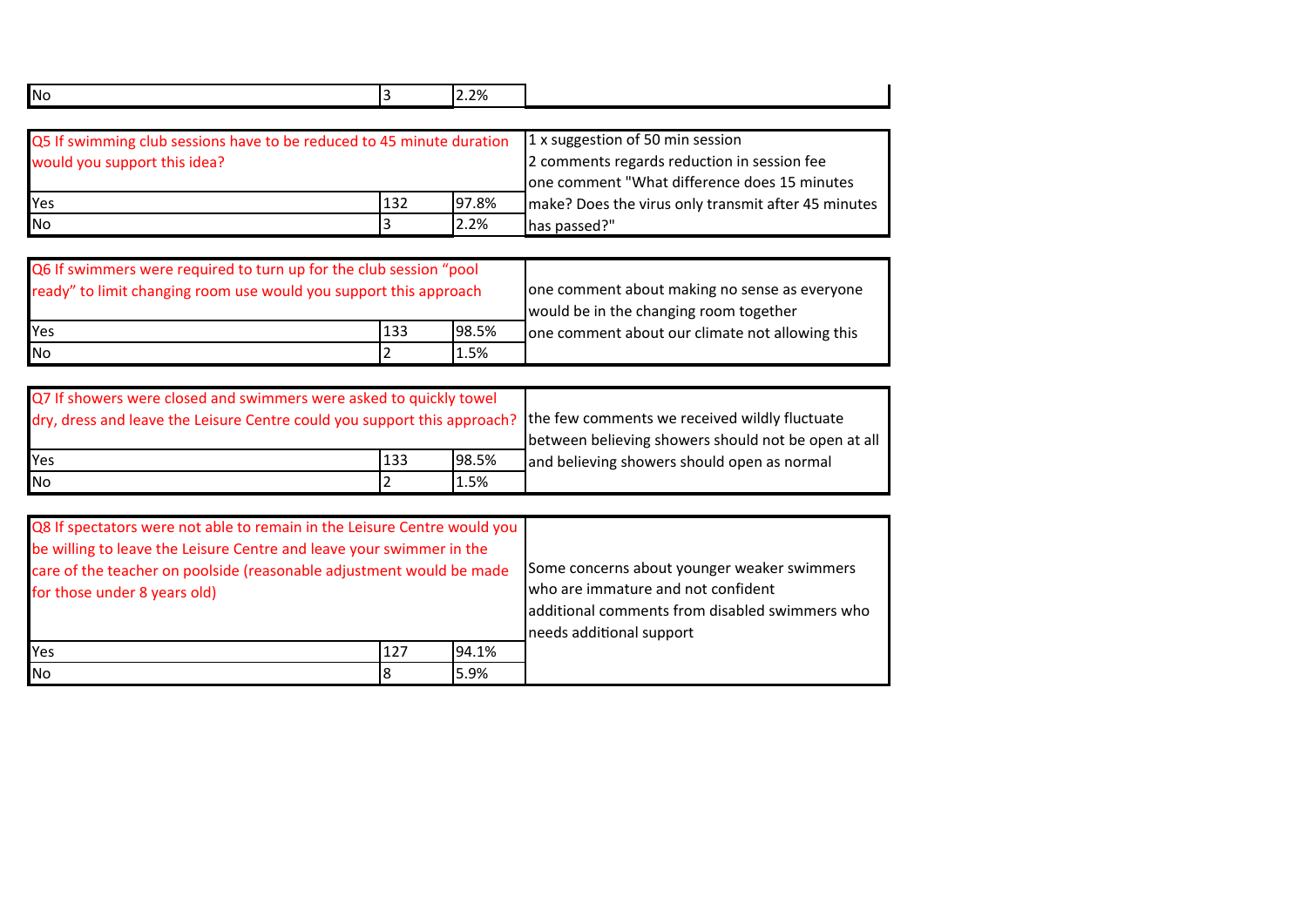| Additional comments (names undisclosed)                                                                                      |
|------------------------------------------------------------------------------------------------------------------------------|
| All of our answers and comments so far are based on the assumption that we read the risk assessments and feel happy with the |
| measures put in place to mitigate the risk of a COVID 19 infection.                                                          |

We are supportive of whatever measures you need to put in place to get back up and running. No fears or concerns re COVID-19. I think the swimmers will be keen to return and get active and see friends, so the sooner the better.

Fully support any changes which would allow daughter to get back to swimming in a safe environment. Only consideration would be some flexibility in times so can work around work, school/ other sporting activities.

I would like to know how permanent the issues raised by covid are as the requirement to keep fly out of the programme and limited exertion are going to be damaging to the swimmers development in the long term.

Thank you for doing all of this to get everyone back to swimming. It's much appreciated as you don't realise how much you miss something when you can't do it.